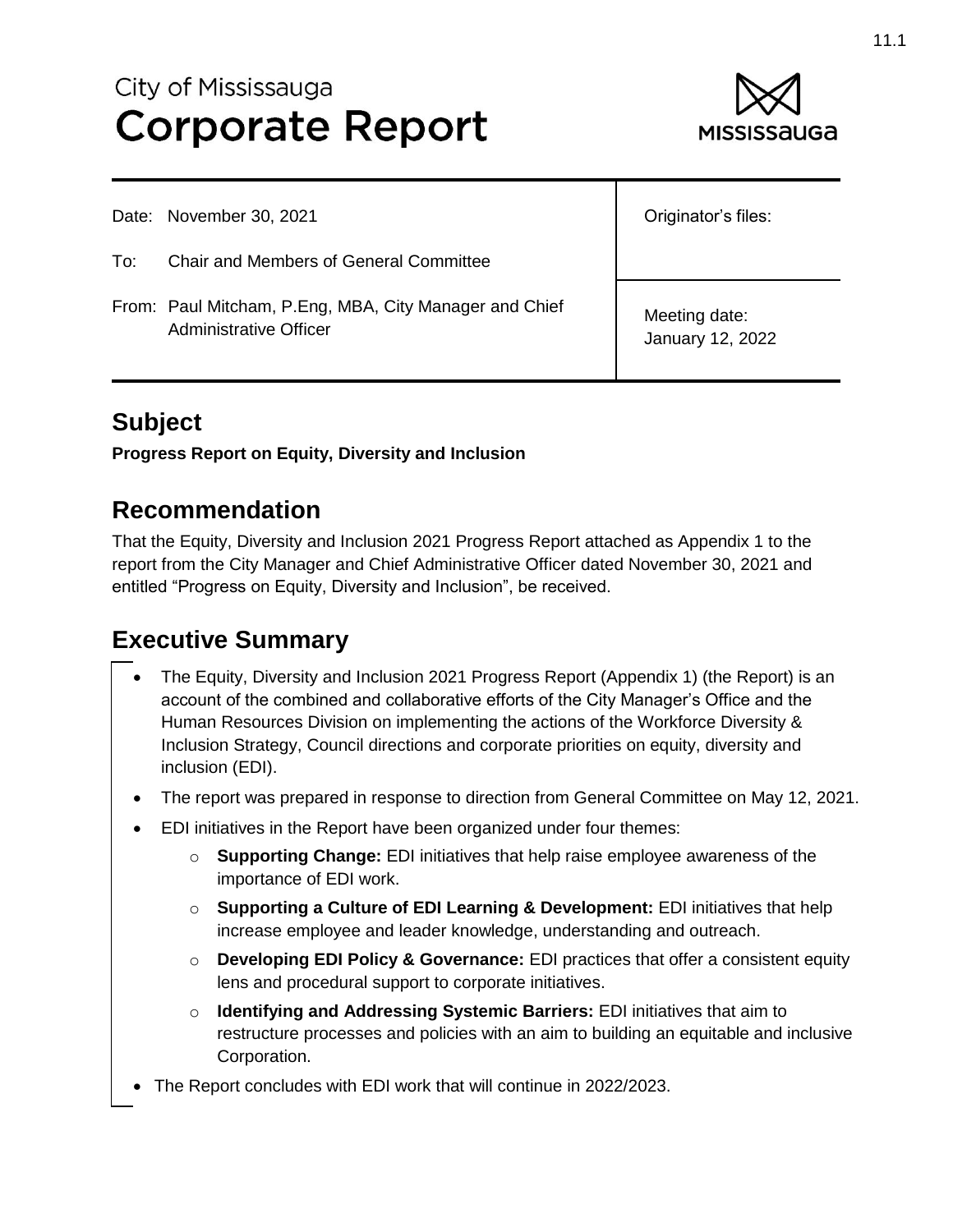### **Background**

On May 12, 2021, General Committee (GC) received an update on the City of Mississauga's (City's) first ever Workforce Diversity and Inclusion Survey (the Survey). The Survey data underscored that equity-deserving groups (Black, racialized, 2SLGBTQ+, people with disabilities, gender non-conforming, and Indigenous employees) who are disproportionately impacted by lack of progress on diversity and inclusion remain skeptical of the City's commitment to diversity and inclusion. Furthermore, it was clear that equity-deserving groups within the Corporation are under-represented in the High Potential pool and leadership roles when compared to both the available labour pool at the City and 2016 Statistics Canada Census data for Mississauga.

GC provided direction to staff to make changes within the Corporation to enhance representation of racialized people in senior leadership and to increase EDI efforts across the Corporation. Lastly, they requested that an EDI progress report be shared at a future GC meeting.

The Report provides a summary of the EDI initiatives undertaken by the City throughout 2021 that addresses key actions from the Strategy, the results of the Survey, and responds to Council's priorities and requests.

## **Comments**

Please see Appendix 1 for the Report (specific actions related to the Workforce Diversity and Inclusion Strategy (the Strategy) are denoted by their Action number) along with an overview of what's coming up in 2022-2023. This report will be posted at the **Equity**, Diversity and Inclusion [webpage](https://www.mississauga.ca/projects-and-strategies/city-projects/equity-diversity-and-inclusion/) on the City's external website. In addition, a progress report will be prepared annually for information for Council.

# **Financial Impact**

There is no financial impact as a result of this report.

# **Strategic Plan**

The report supports the Belong and Connect pillars of the Strategic Plan.